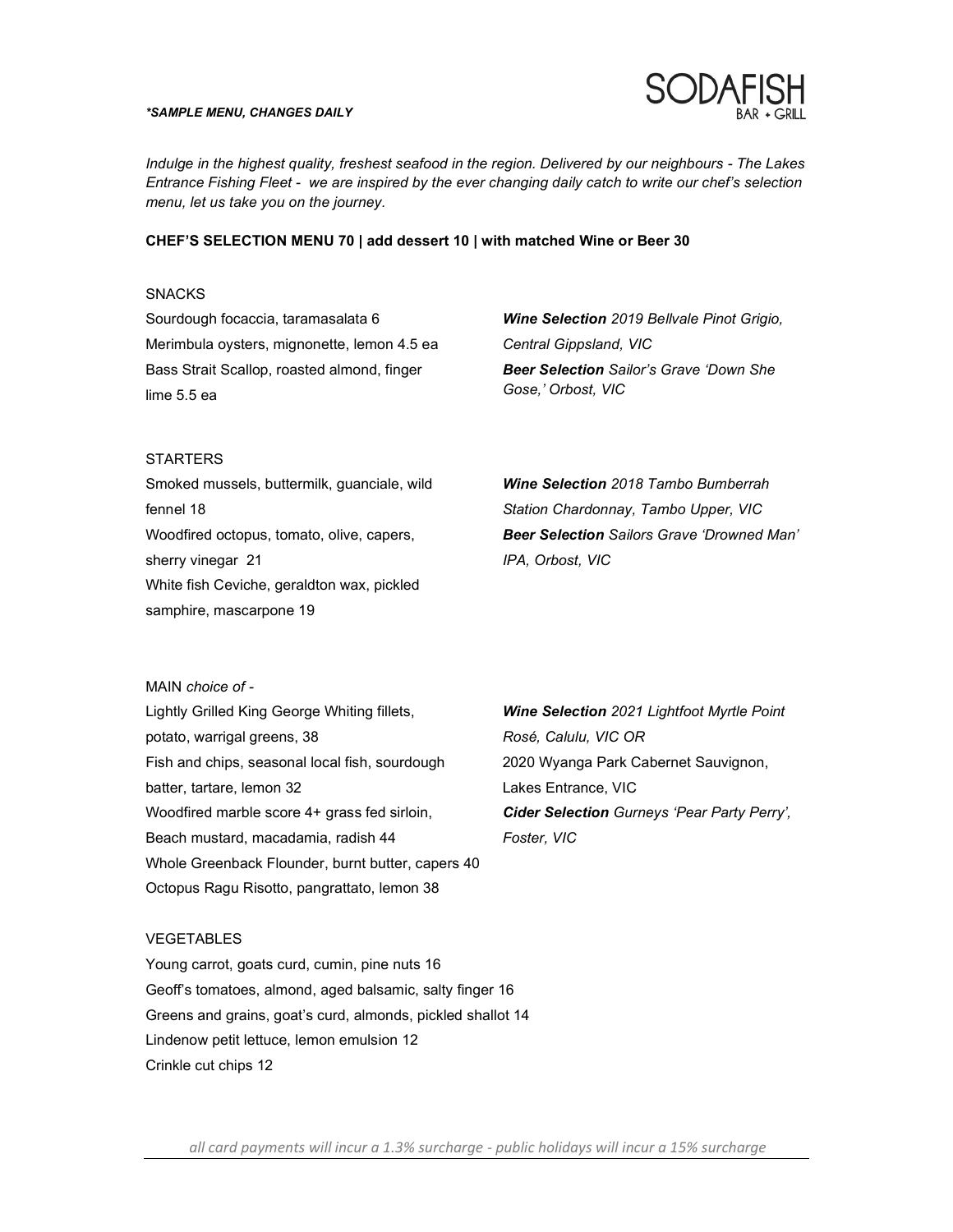

## DESSERTS

Honeycomb parfait, Tambo Valley honey, pistachios 15

*Wine Selection Wyanga Park Frozen Muscat, Lakes Entrance, VIC*

Johnsonville Peaches, lemon verbena cream, meringue 15

Tiramisu, Sol Roaster's coffee, Wyanga Park muscat 15

Affogato, Gippsland jersey vanilla bean gelato, frangelico, espresso 20

Gippsland cheeses, quince, fig jam, crackers 25

DRINKS TO FINISH

*Espresso Martini 19 Vodka, Kahlua, Espresso* 

*Old Fashioned 16 Scotch, Bitters, Smoked Maple Syrup* 

*Manhattan 20 Makers Mark bourbon, sweet vermouth, bitters* 

*Negroni 20 Gin, campari, vermouth* 

*Aberlour 12 Year Old Double Cask 17* 

*Laphroaig 10 Year Old 17*

*Limoncello 9* 

*Montenegro 9* 

*Saint Felix Bitter Citrus 12*

*2021 Brown Brothers Orange Muscat & Flora, King Valley, Vic 375 25 btl* 

*2018 Château Rieussec Carmes de Rieussec, Sauternes, France 375 80 btl* 

*2020 Wyanga Park Frozen Muscat, Lakes Entrance, VIC 8* 

 *all card payments will incur a 1.3% surcharge public holidays will incur a 15% surcharge*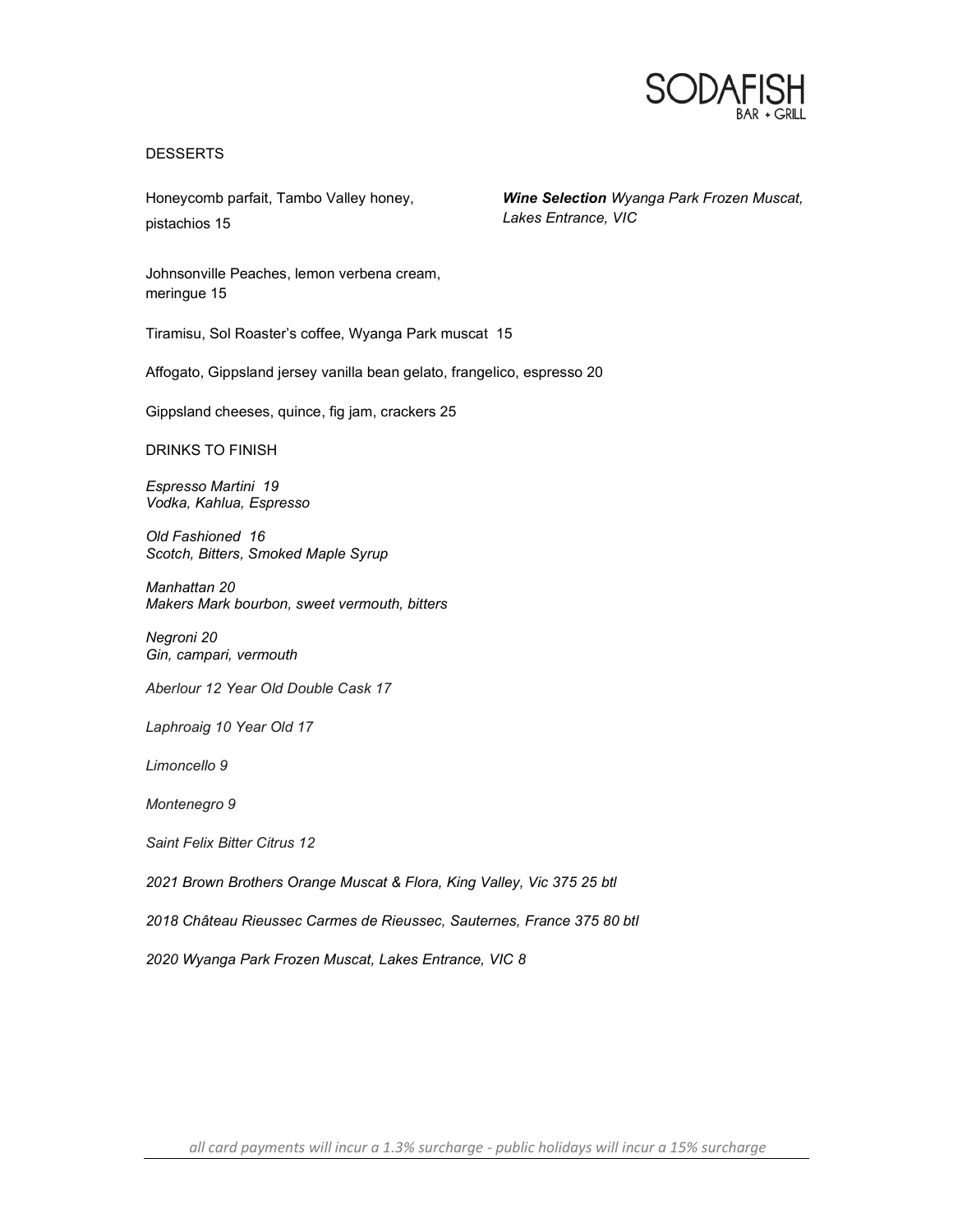

| Wine list                                                                  | glass / bottle |
|----------------------------------------------------------------------------|----------------|
| SPARKLING & CHAMPAGNE                                                      |                |
| NV Wyanga Park Prosecco, Lakes Entrance, Vic                               | 11/40          |
| NV Stewart & Prentice Method Champenoise 'Paradise Garage', Gippsland, Vic | 65             |
| NV Pol Roger Brut Champagne NV, France                                     | 160            |
| 2020 Lightfoot and Sons Sparkling Shiraz, East Gippsland, Vic              | 14/72          |
|                                                                            |                |
| <b>WHITE</b>                                                               |                |
| 2021 Helm Classic Dry Riesling, Canberra District, ACT                     | 65             |
| 2019 Bellvale Pinot Grigio, South Gippsland, Vic                           | 12/46          |
| 2020 Girlan Pinot Bianco, Alto Aldige, Italy                               | 75             |
| 2020 Salvard Blanc Sauvignon Blanc, Loire Valley, France                   | 68             |
| 2019 Mahi Sauvignon Blanc, Marlborough, New Zealand                        | 13/52          |
| 2019 Jean Defaix Chablis, Burgundy, France                                 | 22/95          |
| 2019 Tambo Estate Bumberrah Station Chardonnay, East Gippsland, Vic        | 13/52          |
| 2020 Tolpuddle Chardonnay, Coal River Valley, Tas                          | 155            |
| 2018 Gapsted Valley Moscato, Alpine Valley, Vic                            | 10/36          |

# ROSÉ

| 2021 Lightfoot and Sons Rosé, East Gippsland, Vic                                                 | 11/42 |
|---------------------------------------------------------------------------------------------------|-------|
| 2021 Fleet Pinot Gris, Mornington, Vic<br>2019 Pierro Benevelli Langhe Rosso '3' (chilled), Italy | 60.   |
|                                                                                                   | 65.   |

Tornatore Etna Bianco, *Sicily, Ital*y 98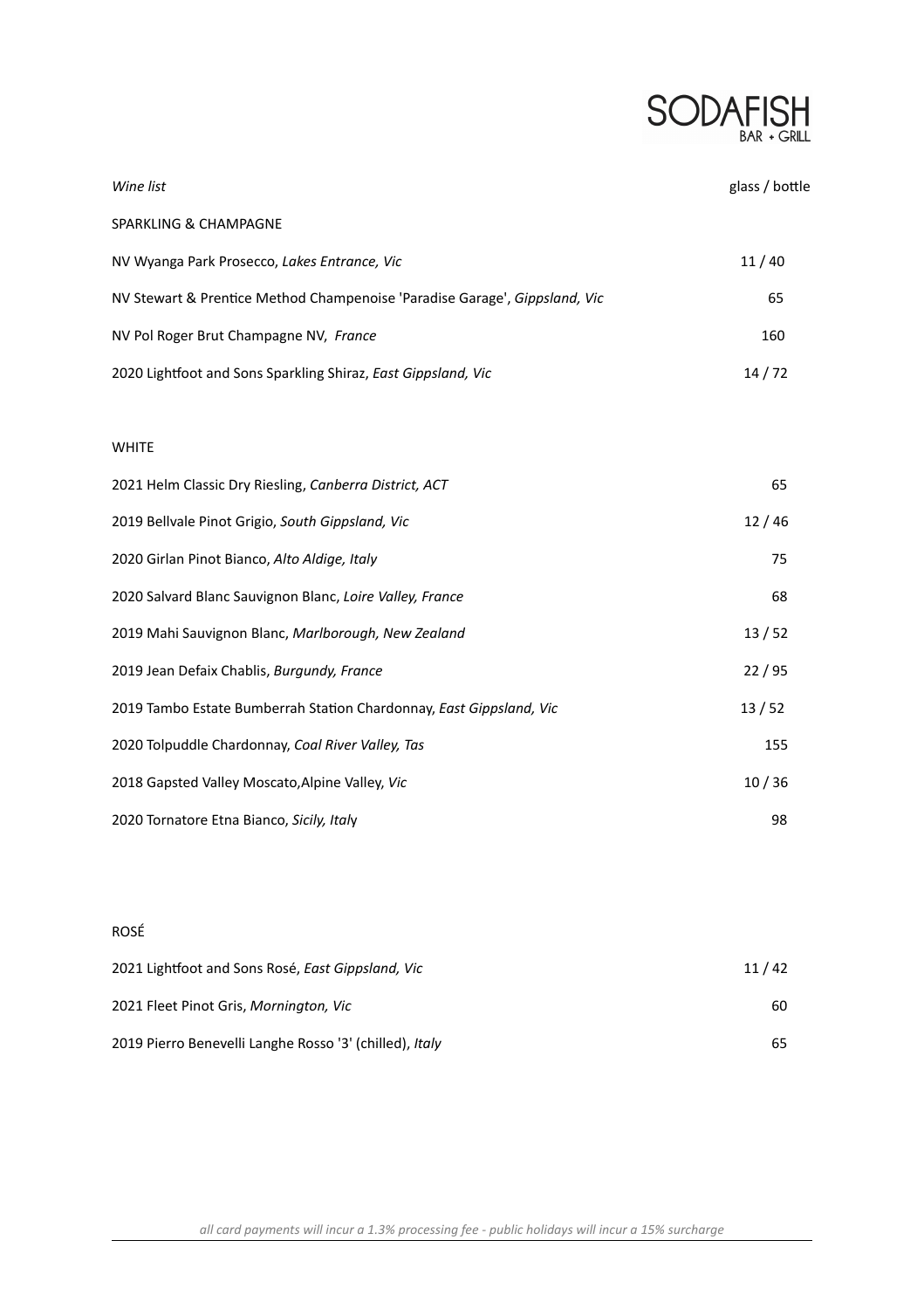

# glass / bottle

| 2019 Lightfoot and Sons Myrtle Point Vineyard Pinot Noir, East Gippsland, Vic   | 13/52 |
|---------------------------------------------------------------------------------|-------|
| 2020 Tolpuddle Pinot Noir, Coal River Valley, Tas                               | 155   |
| 2020 Pierre Marie Chermette 'Les Griottes', Beaujolais, France                  | 68    |
| 2018 Sentio Rouge, Beechworth, Vic                                              | 59    |
| 2020 Tellurian GSM, Heathcote, Vic                                              | 65    |
| 2020 Cirillo Estate 'The Vincent' Grenache, Barossa, SA                         | 15/60 |
| 2018 Dandelion Pride of the Fleurieu Cabernet Sauvignon, Fleurieu Peninsula, SA | 55    |
| 2020 Heathcote Winery 'Cravens Place' Shiraz, Heathcote, Vic                    | 14/55 |
| 2017 Ox Hardy 'Upper Tintara' Shiraz, McLaren Vale, SA                          | 70    |
| 2018 Jim Barry McCrae Wood Shiraz, Clare Valley, SA                             | 110   |
| 2020 Wyanga Cabernet Sauvignon, Lakes Entrance, Vic                             | 14/56 |
|                                                                                 |       |

## SWEET WINES

RED

| 2021 Brown Brothers Orange Muscat & Flora, King Valley, Vic | 25 |
|-------------------------------------------------------------|----|
| 2018 Château Rieussec Carmes de Rieussec, Sauternes, France | 80 |